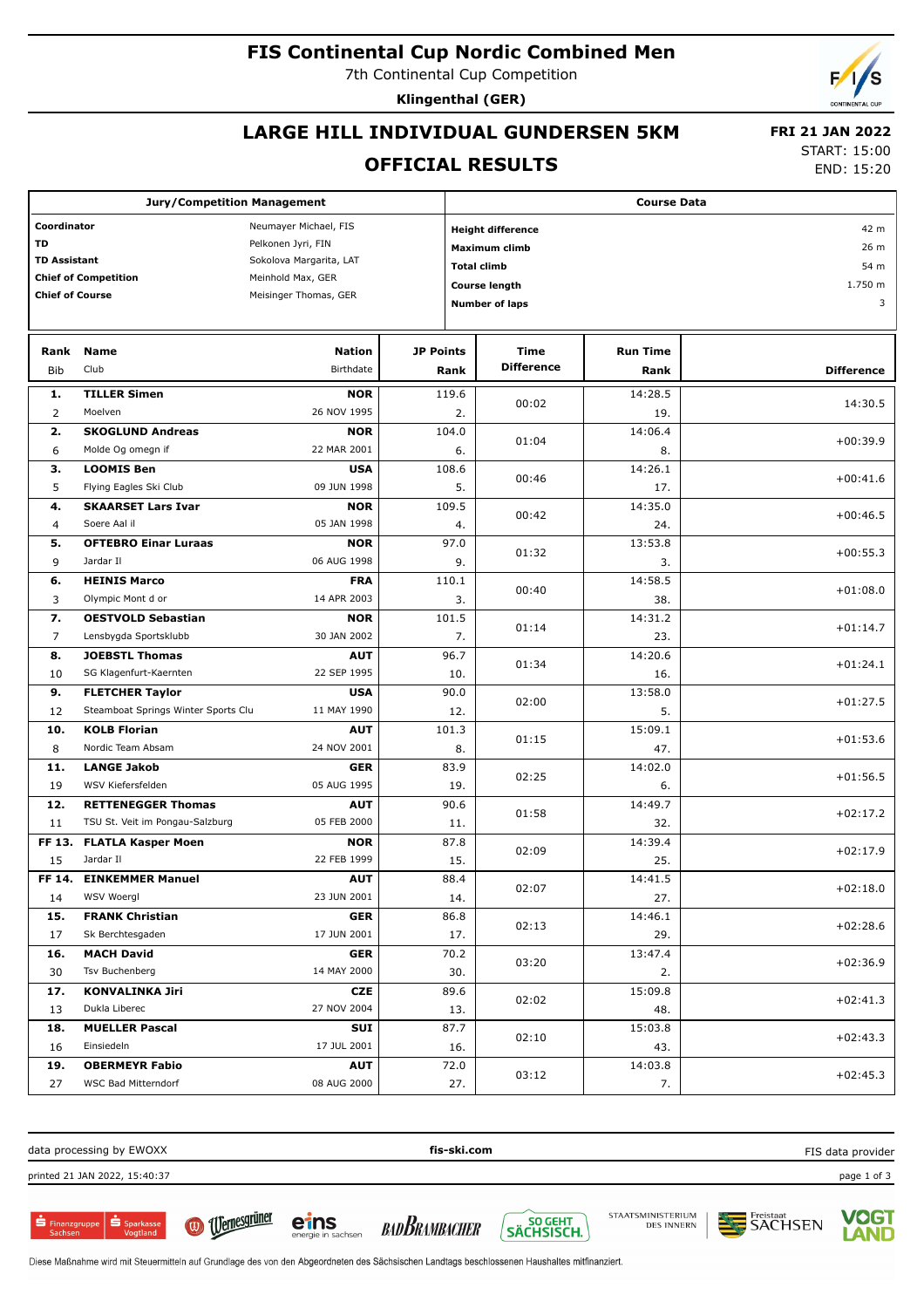## **FIS Continental Cup Nordic Combined Men**

7th Continental Cup Competition

**Klingenthal (GER)**

# **LARGE HILL INDIVIDUAL GUNDERSEN 5KM**

#### **FRI 21 JAN 2022**

### **OFFICIAL RESULTS**

START: 15:00 END: 15:20

| Rank<br><b>Bib</b> | <b>Name</b><br>Club                 | <b>Nation</b><br>Birthdate | <b>JP Points</b><br>Rank | Time<br><b>Difference</b> | <b>Run Time</b><br>Rank | <b>Difference</b> |
|--------------------|-------------------------------------|----------------------------|--------------------------|---------------------------|-------------------------|-------------------|
| 20.                | <b>ANDERSEN Jan</b>                 | <b>GER</b>                 | 84.5                     |                           | 14:54.1                 |                   |
| 18                 | Sc Koenigsbronn                     | 30 MAY 2002                | 18.                      | 02:22                     | 33.                     | $+02:45.6$        |
| 21.                | <b>MALACINSKI Niklas</b>            | <b>USA</b>                 | 82.0                     |                           | 14:44.2                 |                   |
| 20                 | Steamboat Springs Winter Sports Clu | 07 DEC 2003                | 20.                      | 02:32                     | 28.                     | $+02:45.7$        |
| 22.                | <b>SHUMATE Jared</b>                | <b>USA</b>                 | 73.9                     |                           | 14:12.2                 |                   |
| 24                 | Park City Ski and Snowboard         | 06 MAR 1999                | 24.                      | 03:05                     | 10.                     | $+02:46.7$        |
| 23.                | <b>MAZURCHUK Dmytro</b>             | <b>UKR</b>                 | 73.0                     |                           | 14:16.4                 |                   |
| 26                 | Kremenets Ski school                | 19 JAN 1999                | 26.                      | 03:08                     | 13.                     | $+02:53.9$        |
| 24.                | <b>MACH Simon</b>                   | <b>GER</b>                 | 80.7                     |                           | 14:46.5                 |                   |
| 22                 | <b>Tsv Buchenberg</b>               | 20 OCT 2002                | 22.                      | 02:38                     | 30.                     | $+02:54.0$        |
| 25.                | <b>THANNHEIMER Wendelin</b>         | <b>GER</b>                 | 68.1                     |                           | 13:56.8                 |                   |
| 31                 | Sc Oberstdorf                       | 25 NOV 1999                | 31.                      | 03:28                     | 4.                      | $+02:54.3$        |
| 26.                | <b>BRECL Gasper</b>                 | <b>SLO</b>                 | 81.1                     |                           | 15:10.7                 |                   |
| 21                 | Ssk Mislinja                        | 18 NOV 1999                | 21.                      | 02:36                     | 49.                     | $+03:16.2$        |
| 27.                | <b>BURAAS Lars</b>                  | <b>NOR</b>                 | 57.8                     |                           | 13:39.8                 |                   |
| 39                 | Hurdal IL                           | 17 JAN 1995                | 39.                      | 04:09                     | 1.                      | $+03:18.3$        |
| 28.                | <b>GOOD Jasper</b>                  | <b>USA</b>                 | 73.6                     |                           | 15:02.5                 |                   |
| 25                 | Steamboat Springs Winter Sports Clu | 10 MAY 1996                | 25.                      | 03:06                     | 41.                     | $+03:38.0$        |
| 29.                | <b>REITER Severin</b>               | <b>AUT</b>                 | 64.0                     |                           | 14:29.2                 |                   |
| 35                 | SC Bischofshofen                    | 30 JAN 2004                | 35.                      | 03:44                     | 20.                     | $+03:42.7$        |
| 30.                | <b>HUETTEL Simon</b>                | <b>GER</b>                 | 77.0                     |                           | 15:21.8                 |                   |
| 23                 | Wsv 1922 Weissenstadt               | 04 AUG 1999                | 23.                      | 02:52                     | 52.                     | $+03:43.3$        |
| 31.                | <b>CLARET TOURNIER Samy</b>         | <b>FRA</b>                 | 71.2                     |                           | 15:00.3                 |                   |
| 29                 | C.S chamonix                        | 20 MAY 1999                | 29.                      | 03:16                     | 40.                     | $+03:45.8$        |
| 32.                | <b>AHTAVA Rasmus</b>                | <b>FIN</b>                 | 60.1                     |                           | 14:19.5                 |                   |
| 38                 | Vuokattisport Club                  | 14 MAR 2001                | 38.                      | 04:00                     | 15.                     | $+03:49.0$        |
| 33.                | <b>RAINER Marc Luis</b>             | <b>AUT</b>                 | 66.0                     |                           | 14:46.7                 |                   |
| 32                 | SK Saalfelden-Salzburg              | 22 SEP 1999                | 32.                      | 03:36                     | 31.                     | $+03:52.2$        |
| 34.                | <b>STANONIK Erazem</b>              | <b>SLO</b>                 | 71.8                     |                           | 15:12.7                 |                   |
| 28                 | <b>SSK NORICA ZIRI</b>              | 23 JAN 2002                | 28.                      | 03:13                     | 50.                     | $+03:55.2$        |
| 35.                | <b>MASTIEV Samir</b>                | <b>RUS</b>                 | 61.0                     |                           | 14:29.8                 |                   |
| 36                 | Ekaterinburg Dinamo                 | 13 JAN 1993                | 36.                      | 03:56                     | 22.                     | $+03:55.3$        |
| 36.                | <b>KARHUMAA Waltteri</b>            | <b>FIN</b>                 | 57.4                     |                           | 14:27.8                 |                   |
| 40                 | Ounasyaara Ski club                 | 07 JUN 2002                | 40.                      | 04:11                     | 18.                     | $+04:08.3$        |
| 37.                | <b>STENZEL Richard</b>              | GER                        | 65.7                     |                           | 15:02.9                 |                   |
| 33                 | SC Motor Zelle-Mehlis               | 26 OCT 2005                | 33.                      | 03:38                     | 42.                     | $+04:10.4$        |
| 38.                | NIITTYKOSKI Otto                    | <b>FIN</b>                 | 52.8                     |                           | 14:13.3                 |                   |
| 45                 | Ylistaron Kilpaveljet               | 13 MAR 2001                | 45.                      | 04:29                     | 12.                     | $+04:11.8$        |
| 39.                | <b>TYRODE Mael</b>                  | <b>FRA</b>                 | 49.7                     |                           | 14:08.5                 |                   |
| 50                 | S.C les fourgs                      | 31 JUL 2000                | 49.                      | 04:42                     | 9.                      | $+04:20.0$        |
| 40.                | <b>BARKOV Viacheslav</b>            | <b>RUS</b>                 | 51.6                     |                           | 14:19.2                 |                   |
| 47                 | SDUSHOR UOR 2 MOSCOW                | 28 FEB 1992                | 47.                      | 04:34                     | 14.                     | $+04:22.7$        |
| 41.                | <b>ANDREWS Grant</b>                | <b>USA</b>                 | 61.0                     |                           | 15:14.7                 |                   |
| 37                 | Steamboat Springs Winter Sports Clu | 03 DEC 1997                | 36.                      | 03:56                     | 51.                     | $+04:40.2$        |
| 42.                | <b>DOLEZAL Lukas</b>                | <b>CZE</b>                 | 57.1                     |                           | 15:08.5                 |                   |
| 41                 | Dukla Liberec                       | 21 FEB 2006                | 41.                      | 04:12                     | 46.                     | $+04:50.0$        |
| 43.                | <b>GALUNIN Artem</b>                | <b>RUS</b>                 | 49.7                     |                           | 14:39.9                 |                   |
| 49                 | Nizhny Novgorod                     | 08 OCT 1999                | 49.                      | 04:42                     | 26.                     | $+04:51.4$        |
|                    | data processing by EWOXX            |                            | fis-ski.com              |                           |                         | FIS data provider |

printed 21 JAN 2022, 15:40:37 page 2 of 3





eins BADBRAMBACHER